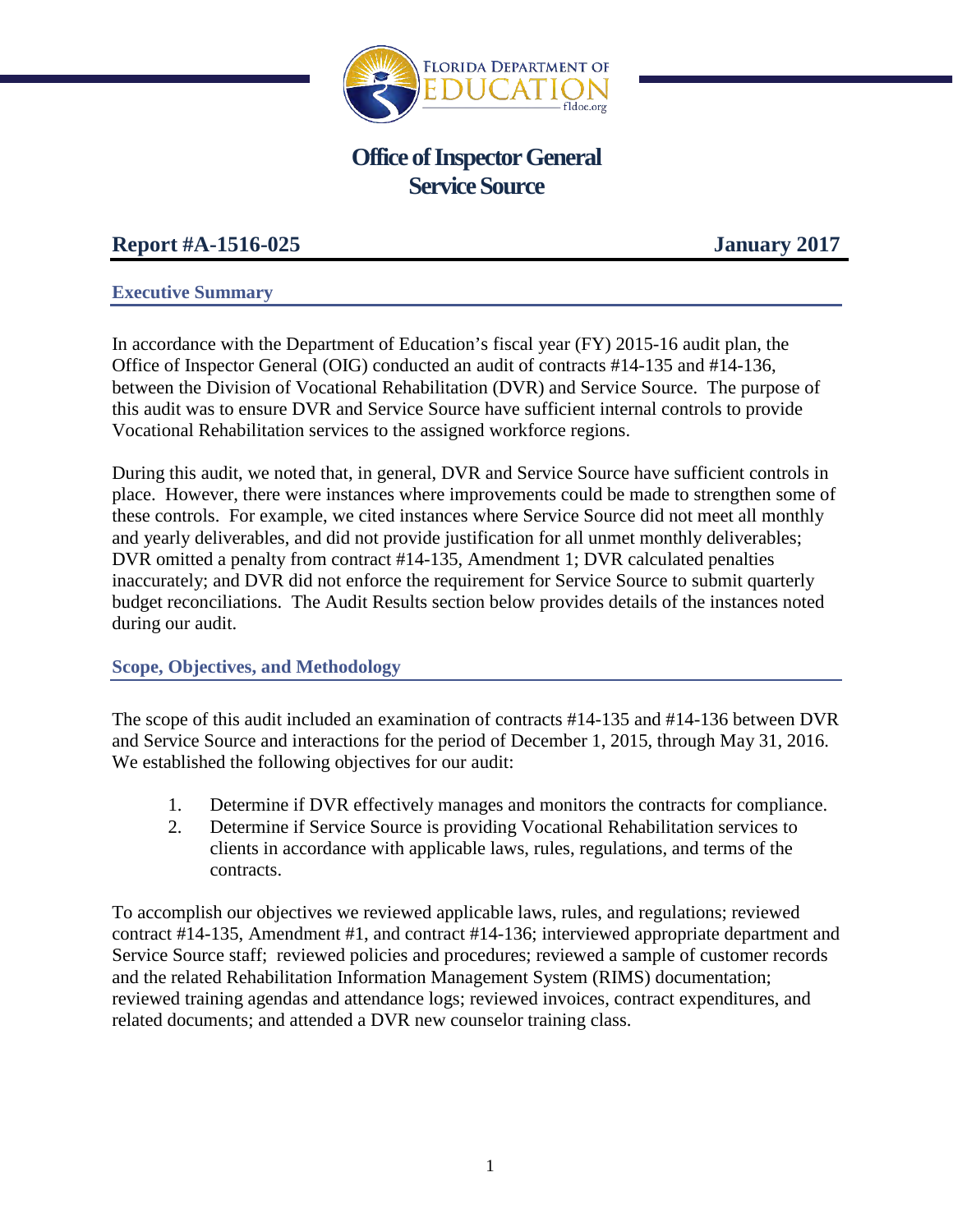## **Background**

The Florida Vocational Rehabilitation (VR) Program is a federal/state program that works with people with disabilities to prepare for, gain, or retain meaningful employment. The U.S. Department of Education (78.7%) and Florida's general revenue (21.3%) fund the VR program. Federal funding is contingent upon adherence to the State Plan approved by the U.S. Department of Education. The State Plan is DVR's contract with the federal government explaining how DVR helps people with disabilities find employment. The State Plan requires DVR to provide services throughout the state.

34 CFR Chapter III Part 361.25 requires each state to provide statewide Vocational Rehabilitation coverage. Section 287.0571 of the Florida Statutes states, "…that each state agency focus on its core mission and deliver services effectively and efficiently by leveraging resources and contracting with private sector vendors whenever vendors can more effectively and efficiently provide services and reduce the cost of government".

DVR contracts with Service Source to ensure provision of vocational rehabilitation services throughout the state. The services are defined as those necessary to assist the individual with a disability in preparing for, securing, retaining, or regaining employment. Service Source is a non-profit agency whose mission is to deliver exceptional services to individuals with disabilities through innovative and valued employment, training, habilitation, housing, and support services.

Through the contracts, Service Source provides privatized VR services to Workforce Areas 7, 8, 9, 20, 23L, 23O (contract #14-135, Amendment #1), and 10 (contract #14-136). Contract #14- 135, Amendment #1 is a combination fixed price/cost reimbursement contract not to exceed \$15,249,406.00 for the three-year contract term from January 1, 2014, through December 31, 2016. Contract #14-136 is a combination fixed price/cost reimbursement contract not to exceed \$2,629,288.00 for the three-year contract term from April 1, 2014, through March 31, 2017.

## **Audit Results**

Finding 1: Service Source did not meet all required yearly deliverables.

Contract #14-135, Amendment #1, and contract #14-136 include yearly deliverable requirements for each Service Source unit. See table 1.

| <b>Yearly Deliverables</b>                        | <b>Yearly Requirements</b> |                                                    |     |     |     |                                                           |           |  |  |  |  |  |  |
|---------------------------------------------------|----------------------------|----------------------------------------------------|-----|-----|-----|-----------------------------------------------------------|-----------|--|--|--|--|--|--|
|                                                   |                            | Contract #14-135, Amendment #1<br>Contract #14-136 |     |     |     |                                                           |           |  |  |  |  |  |  |
|                                                   | Region 7                   |                                                    |     |     |     | Region 8   Region 9   Region 20   Region 23L   Region 230 | Region 10 |  |  |  |  |  |  |
| Number of pre-eligibility determinations          | 150                        | 400                                                | 350 | 550 | 50  | 400                                                       | 350       |  |  |  |  |  |  |
| Number of individuals in gainful employment       | 36                         | 96                                                 | 84  | 132 | 12  | 96                                                        | 84        |  |  |  |  |  |  |
| Number of IPEs written                            | N/A                        | N/A                                                | N/A | N/A | N/A | N/A                                                       | 252       |  |  |  |  |  |  |
| Percentage of pre-eligibility determinations      |                            |                                                    |     |     |     |                                                           |           |  |  |  |  |  |  |
| completed within 60 days following the            |                            |                                                    |     |     |     |                                                           |           |  |  |  |  |  |  |
| sumbission of a complete application.             | 95%                        | 95%                                                | 95% | 95% | 95% | 95%                                                       | 95%       |  |  |  |  |  |  |
| Percentage rate of gainful employment per region, |                            |                                                    |     |     |     |                                                           |           |  |  |  |  |  |  |
| per contract year                                 | 45%                        | 45%                                                | 45% | 45% | 45% | 45%                                                       | 45%       |  |  |  |  |  |  |
| Percentage of IPEs developed within the timeline  |                            |                                                    |     |     |     |                                                           |           |  |  |  |  |  |  |
| established by DVR policy                         | 95%                        | 95%                                                | 95% | 95% | 95% | 95%                                                       | 95%       |  |  |  |  |  |  |

#### Table 1: Yearly Deliverable Requirements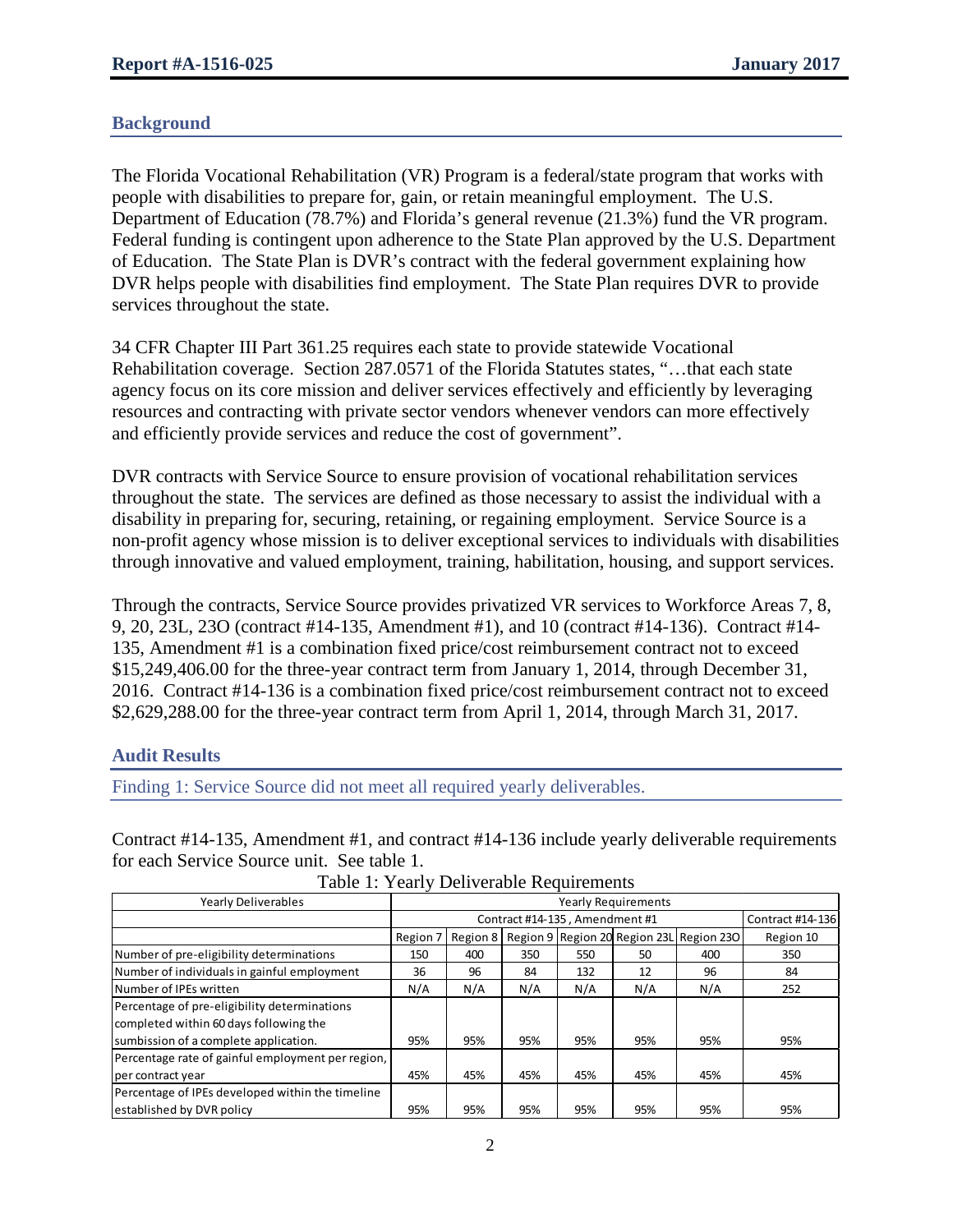l

We compared the yearly deliverable requirements for contracts #14-135, Amendment #1, and #14-136, to the yearly final invoices (December 2015 for #14-135 and March 2016 for #14-136). Our comparisons included the following yearly deliverables: number of individuals in gainful employment, number of pre-eligibility determinations, number of IPEs written<sup>[1](#page-2-0)</sup>, percentage of pre-eligibility determinations completed within 60 days, percentage rate of gainful employment, and percentage of IPEs developed within the required timeframe.

Service Source did not meet the annual minimum requirements for 19 of the 36 (53%) reviewed deliverables. See table 2.

| Yearly Deliverables                                                    |      |     |     |     |     | Region 7A Region 8H Region 9A Region 20A Region 23L Region 23O Region 10 |     |
|------------------------------------------------------------------------|------|-----|-----|-----|-----|--------------------------------------------------------------------------|-----|
| <b>Pre-eligbility Determinations</b>                                   |      |     |     |     |     |                                                                          |     |
| Number of Yearly Pre Eligibility Determinations                        |      |     |     |     |     |                                                                          |     |
| Completed                                                              | 171  | 322 | 344 | 526 | 131 | 502                                                                      | 412 |
| <b>Yearly Contractual Requirements</b>                                 | 150  | 400 | 350 | 550 | 50  | 400                                                                      | 350 |
| Achieved Yearly Requirements?                                          | Y    | N   | N   | N   | Y   | Y                                                                        | Y   |
| Percentage of pre-eligibility determinations                           |      |     |     |     |     |                                                                          |     |
| recommended within 60 days following the                               |      |     |     |     |     |                                                                          |     |
| sumbission of a complete application.                                  | 100% | 99% | 99% | 99% | 88% | 98%                                                                      | 97% |
| <b>Yearly Contractual Requirements</b>                                 | 95%  | 95% | 95% | 95% | 95% | 95%                                                                      | 95% |
| Achieved Yearly Requirements?                                          | Υ    | Y   | Y   | Y   | N   | Υ                                                                        | Υ   |
| <b>Gainful Employment</b>                                              |      |     |     |     |     |                                                                          |     |
| Number of individuals in gainful employment                            | 39   | 58  | 71  | 113 | 12  | 48                                                                       | 34  |
| Yearly Contractual Requirements                                        | 36   | 96  | 84  | 132 | 12  | 96                                                                       | 84  |
| Achieved Yearly Requirements?                                          | Y    | N   | N   | N   | Υ   | N                                                                        | N   |
|                                                                        |      |     |     |     |     |                                                                          |     |
| Percentage rate of gainful employment per region,<br>per contract year | 46%  | 35% | 57% | 43% | 44% | 18%                                                                      | 42% |
| <b>Yearly Contractual Requirements</b>                                 | 45%  | 45% | 45% | 45% | 45% | 45%                                                                      | 45% |
| Achieved Yearly Requirements?                                          | Y    | N   | Y   | N   | N   | N                                                                        | N   |
| <b>IPEs</b>                                                            |      |     |     |     |     |                                                                          |     |
| Number of IPEs written                                                 | N/A  | N/A | N/A | N/A | N/A | N/A                                                                      | 379 |
| <b>Yearly Contractual Requirements</b>                                 | N/A  | N/A | N/A | N/A | N/A | N/A                                                                      | 253 |
| Achieved Yearly Requirements?                                          | N/A  | N/A | N/A | N/A | N/A | N/A                                                                      | Y   |
| Percentage of IPEs developed within the timline                        |      |     |     |     |     |                                                                          |     |
| established by DVR policy                                              | 98%  | 93% | 96% | 80% | 72% | 71%                                                                      | 92% |
| <b>Yearly Contractual Requirements</b>                                 | 95%  | 95% | 95% | 95% | 95% | 95%                                                                      | 95% |
| Achieved Yearly Requirements?                                          | Y    | N   | Y   | N   | N   | N                                                                        | N   |
|                                                                        |      |     |     |     |     |                                                                          |     |

Table 2: Achievement of Required Yearly Deliverables

Service Source provided written justifications (order of selection, reassignment of caseloads, advent of the Workforce Innovations and Opportunity Act, and personnel issues) as well as requests for suspension of the penalties for not meeting the required minimum deliverables. DVR waived the penalties for the ten instances where units did not meet the minimum number and percentages of individuals placed in gainful employment, due to order of selection and case closures. DVR did not waive the penalty for the three instances where units 8H, 9A, and 20A

<span id="page-2-0"></span> $1$  The annual deliverable for number of IPEs written is only required in contract #14-136.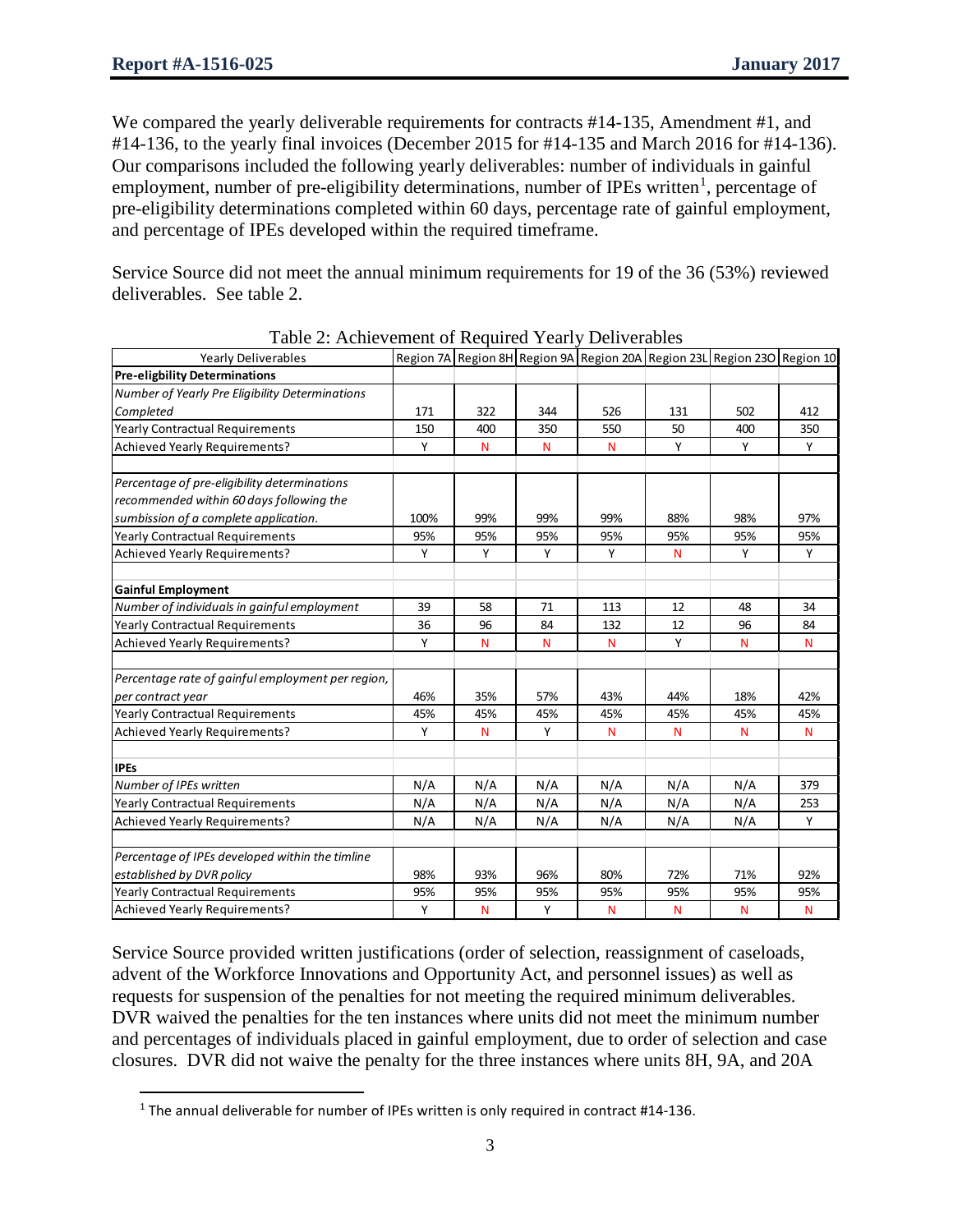did not meet the minimum number requirement for pre-eligibility determinations. DVR did not waive the penalty for the instance where unit 23L did not meet the percentage of pre-eligibility determinations recommended within 60 days following the submission of a completed application. DVR also did not waive the penalty for Unit  $10A<sup>2</sup>$  $10A<sup>2</sup>$  $10A<sup>2</sup>$  not attaining the required 95% of IPEs written within 90 days of eligibility determination, as this is a federal measure that is within the control of the contractor and could be fulfilled.

Service Source's failure to meet the required annual deliverables could result in customers not attaining employment outcomes and not receiving services in a timely manner.

#### *Recommendation*

We recommend that Service Source enhance its processes to ensure they meet all deliverable requirements. We recommend DVR review the requirements for subsequent contracts to ensure that the deliverable amounts are achievable.

#### *DVR Management Response*

Concur. DVR and Service Source will be developing new contracts within the next six months. DVR will ensure that the deliverable amounts are achievable.

#### *Service Source Management Response*

Concur. Relative to the initial finding, not meeting the number of pre-eligibility determinations, I have the following comments, some of which we have discussed. There exists a significant issue with DVR performance reports wherein the final PBPB reports we use to reconcile contractual numbers to not match a number of other reports the system generates, nor do they match the numbers that the DVR Counselor Analysts document every month relative to performance. I have discussed this with the DVR leadership and one suggestion is that moving forward we begin to use the analyst reports as they have definitively signed off on the work performed. Region 20A is a very large unit and we missed by only 24, having 11 counselor FTE's and a significantly large goal. Region 8H is a different matter as the restructuring of the unit responsibilities by the then Area Director had a deleterious effect on our case sizes and therefore performance, however we have renegotiated some of our responsibilities in the region and in calendar year 2016 we have met the pre-eligibility goal. We did miss our goal for preeligibility compliance within 60 days in Region 23L, however there are mitigating circumstances in this region. This region does not have a DVR Counselor Analyst on site, nor are we staffed for a supervisory position, which necessarily slows down the review process. I will address this during our next contract negotiating session as well as with the DVR. As noted in your report the number and percentage of gainful employment was waived as a result of changing DVR priorities. We are continually monitoring our processes and we certainly need to come to an agreement with the DVR as to which numbers are the most reliable and accurate. Too, where there are inequities relative to our meeting certain goals, these need to be addressed and

<span id="page-3-0"></span>l <sup>2</sup> Due to the omitted penalty in contract #14-135, Amendment 1, Service Source was not required to submit a justification for the four instances where the requirement of 95% of IPEs written in 90 days was not met under contract #14-135. See finding 2.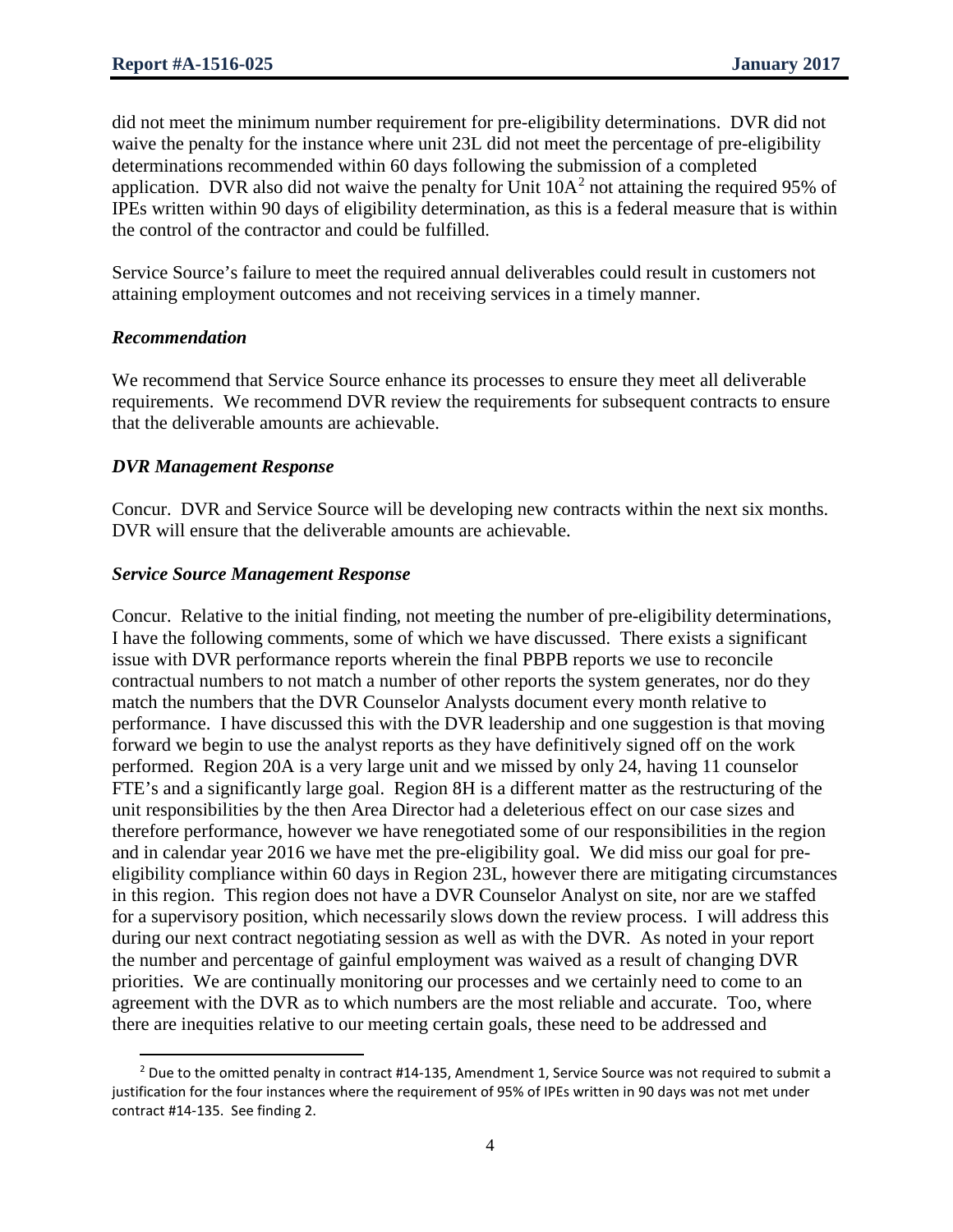discussed with the DVR. In regions where timeframes were not met Service Source needs to review our own alert parameters to managers to more effectively manage these outcomes. Significant to the 90 day IPE goals that were missed, in the regions where we currently operate the DVR also did not meet this goal. In several regions, we were only off by 2-3 percentage points and surpassed the DVR area average performance. This measure is extremely difficult to track on a regional and monthly basis and we are dependent on DVR reports, which come out monthly. Too, the RIMS system does not asterisk an appropriate waiver as it does for 60-day acceptance waivers, so there is a question of how the compliance count calculates. Additionally, we cannot track individual employee compliance as the system does not report on this, so it is not possible to initiate corrective action on those individuals who are most deficient in this area in the unit. This is definitively an issue where we will ask to have this measure removed from our contract in our upcoming negotiations.

#### Finding 2: DVR omitted a penalty from Amendment #1, Contract #14-135.

Contract #14-135 and Amendment #1 require Service Source to develop 95% of Individual Plans for Employment (IPE) within the required timeframe, unless granted an extension by DVR.

Contract #14-135 states, "The Contractor shall complete 95% of all IPEs within one-hundredtwenty (120) days of a completed application as specified in Section C.3. Deliverables & Minimum Service Levels. The percentage will be calculated based on the actual number of IPEs written during the Contract year. Should the Contractor fail to meet this standard, the Contractor's December invoice (the last invoice submitted for each contract year) will be reduced by \$100 for each IPE that was not completed within one-hundred-twenty (120) days of receipt of completed application." Amendment #1 did not include the penalty for failing to develop 95% of IPEs within the required timeframe.

We reviewed the final yearly invoice for contract #14-135 (December 2015), and determined that four Service Source units were not compliant with the requirement for 95% of IPEs to be developed within the required timeframe, but were not penalized due to the omitted penalty in Amendment #1. The omission resulted in \$22,900.00 of penalties not being assessed to Service Source for this unmet yearly deliverable. See table 3.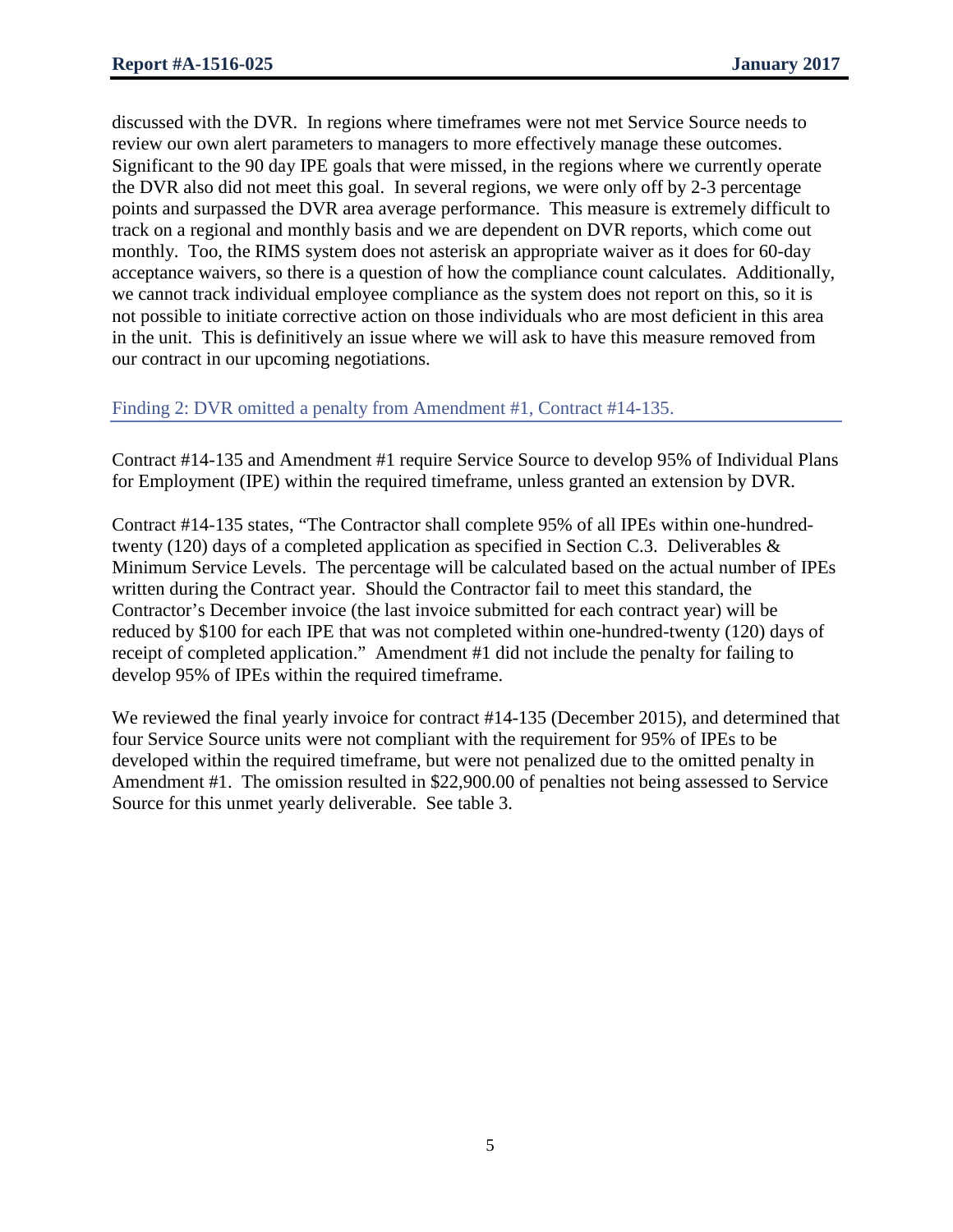| Unit | Meets 95%<br>requirement? | Number<br>of IPEs<br>written | Number of IPEs<br>developed<br>within required<br>timeframe | Percent of IPES<br>completed<br>within required<br>timeframe | Number of IPEs   Penalty that<br>not developed<br>within<br>timeframe | would have<br>been<br>assessed |
|------|---------------------------|------------------------------|-------------------------------------------------------------|--------------------------------------------------------------|-----------------------------------------------------------------------|--------------------------------|
| 7A   | Υ                         | 151                          | 148                                                         | 98%                                                          | N/A                                                                   | None                           |
| 8H   | N                         | 278                          | 258                                                         | 93%                                                          | 20                                                                    | \$2,000.00                     |
| 9A   |                           | 272                          | 261                                                         | 96%                                                          | N/A                                                                   | None                           |
| 20A  | N                         | 461                          | 371                                                         | 80%                                                          | 90                                                                    | \$9,000.00                     |
| 23L  | N                         | 80                           | 58                                                          | 72%                                                          | 22                                                                    | \$2,200.00                     |
| 230  | N                         | 329                          | 232                                                         | 71%                                                          | 97                                                                    | \$9,700.00                     |
|      |                           |                              |                                                             |                                                              | Total                                                                 | \$22,900.00                    |

|  | <b>Table 3: Unassessed Penalties</b> |
|--|--------------------------------------|
|--|--------------------------------------|

DVR agreed that the omission of the penalty for IPEs developed within the required timeframe was an oversight and should have been included in Amendment #1. DVR amended contract #14-135 in order to remove the deliverable requirement for the number of IPEs written and its associated penalty, and mistakenly removed the penalty requirement for the percentage of IPEs developed within the required timeframe as well. Due to the omission of the penalty, Service Source was not required to complete, and did not provide justifications for, the unmet deliverables.

## *Recommendation*

We recommend DVR improve their amendment review process to ensure all contractual requirements, penalties, and deliverables are accurately included in amendments prior to approval and execution. We also recommend DVR ensure the appropriate penalties are included in all future contracts.

## *DVR Management Response*

Concur. DVR and Service Source will be developing new contracts within the next six months. Desk procedures and monitoring tools will be created to improve the amendment review process. The new contracts will include the appropriate penalties as needed.

#### Finding 3: DVR calculated penalties inaccurately.

Contract #14-135, Amendment #1 includes penalties for not meeting required annual deliverables. Per Contract #14-135, Amendment #1, "The Contractor shall complete 95% of all Pre-eligibility determinations within sixty (60) days of receipt of a completed application as specified in Section C.3, Deliverables & Minimum Service Levels. The percentage will be calculated based on the actual number of Pre-eligibility determinations achieved during the contract year. Should the Contractor fail to meet this standard, the Contractor's December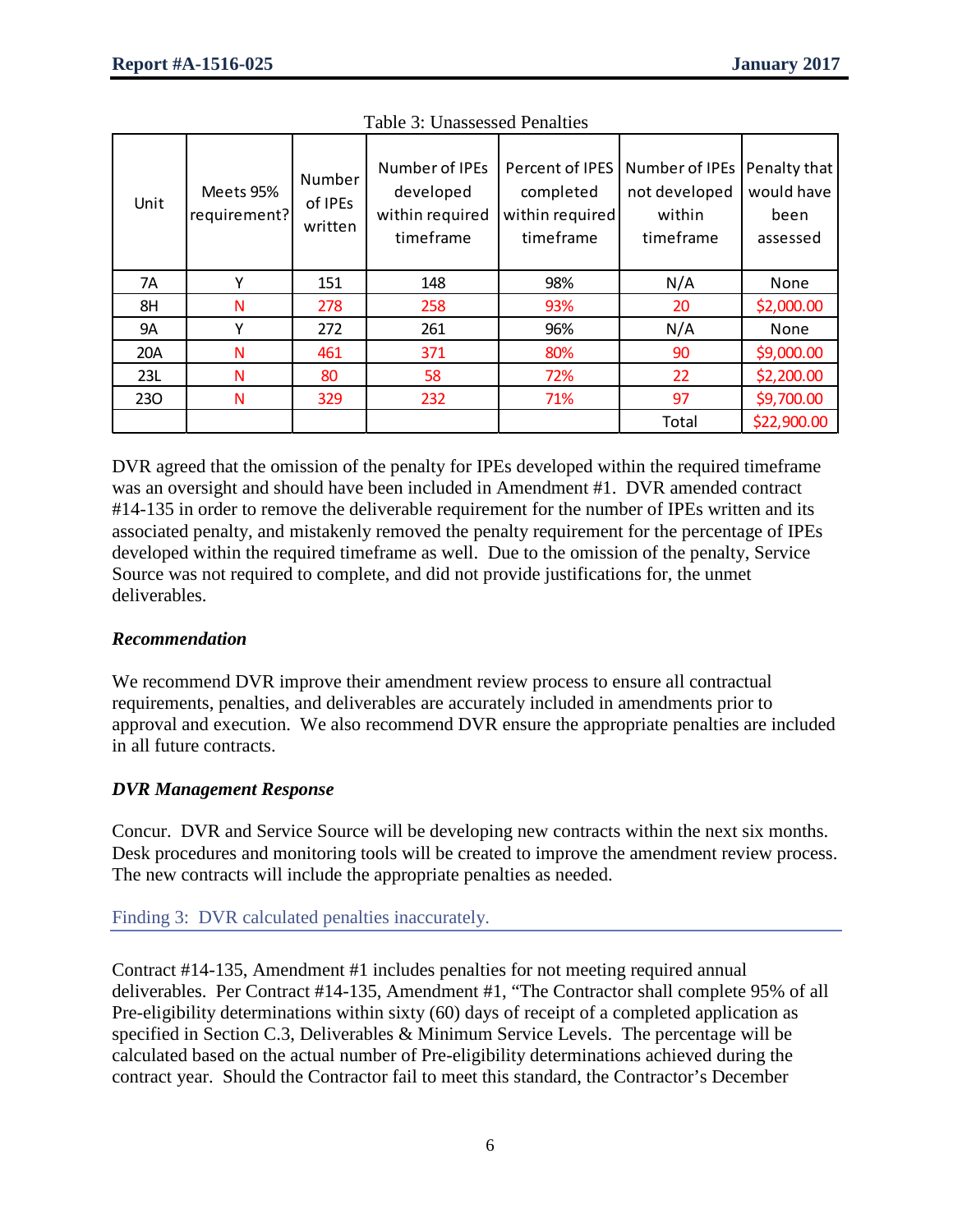invoice (the last invoice submitted for each contract year) will be reduced by \$100 for each determination that was not completed within sixty (60) days of completed application."

We reviewed the final annual invoice for contract #14-135 (December 2015) to ensure Service Source met all required deliverables and to determine if DVR assessed the correct amount for penalties if the deliverables were not met. Service Source reported that they did not meet the required 95% of pre-eligibility determinations completed within 60 days for area 23L and did not request to have the penalty waived. DVR agreed that the penalty was appropriate.

After reviewing the penalties, we determined that DVR inaccurately calculated the penalty amount for the unmet pre-eligibility determinations in region 23L. Region 23L attained an 88% rate of pre-eligibility determinations within 60 days, which was less than the 95% requirement. The region achieved 131 pre-eligibility determinations for the year and completed 115 determinations within the required 60 days (88% of the 131 pre-eligibility determinations) leaving 16 pre-eligibility determinations not completed within the required timeframe. Per the contract, DVR should have reduced the invoice by \$100 for each determination not completed on time, for a total of \$1,600 in penalties. DVR penalized Service Source \$900, based on 95% of the total amount completed minus the amount completed within 60 days (.95 x 131= 124; 124 –  $115 = 9$ ; 9 x \$100 = \$900). DVR under penalized Service Source by \$700.00. DVR stated that the penalty was correct for the contract #14-135 December 2015 invoice, but DVR based their calculations on subtracting the number of IPEs obtained from 95% of the required amount.

Contract #14-136 also includes penalties for not meeting required minimum annual deliverables. Per Contract #14-136, "The Contractor shall complete 95% of all IPEs within one-hundredtwenty (120) days of receipt of a completed application as specified in Section C.3, Deliverables & Minimum Service Levels. The percentage will be calculated based on the actual number of IPEs written during the Contract year. Should the Contractor fail to meet this standard, the Contractor's December invoice (the last invoice submitted for each contract year) will be reduced by \$100 for each IPE that was not completed within one-hundred-twenty (120) days of receipt of completed application."

We reviewed the final invoice for contract #14-136 (March 2016) [11-01-09] to ensure Service Source met the required deliverables and to determine if DVR assessed the correct amount for penalties if the deliverables were not met. Service Source reported that they did not meet the deliverables for the percentage of IPEs developed within the required timeframe and requested that the penalties be waived. DVR did not agree to waive the penalty.

Per the March 2016 invoice, Unit 10A completed 92.9% of the IPEs within the required timeframe, which was less than the 95% requirement. The unit developed 379 IPEs for the year and completed 350 IPEs within the required timeframe (92.3% of the 379 developed IPEs), leaving 29 IPEs not completed within the required timeframe. Per the contract, DVR should have reduced the invoice by \$100 for each IPE not completed within the required timeframe for a total penalty of \$2,900. The invoice showed that DVR based their calculations on 382 IPEs and inaccurately calculated a total penalty of \$3,100.  $(382 = .923 \times 413. 413 - 382 = 31. 31 \times $100 =$ \$3,100 penalty). DVR over penalized Service Source by \$200.00.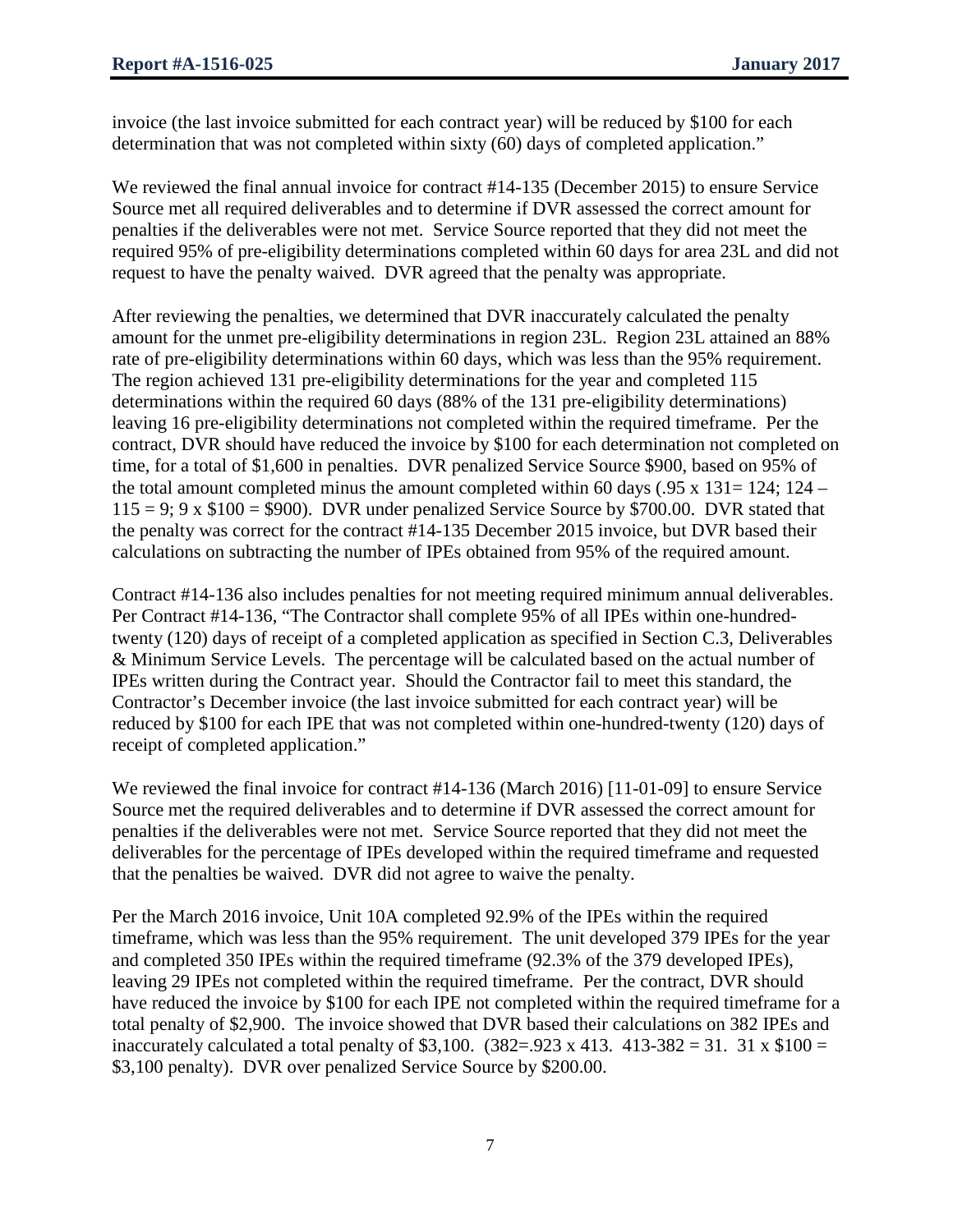DVR agreed that they calculated the penalty for the contract #14-136 March 2016 invoice inaccurately. DVR mistakenly used 382 IPEs in the assessed penalty calculation due to an adjustment of the numbers in a RIMS report.

The miscalculated penalties resulted in Service Source not being assessed the appropriate penalty amounts for unmet contractual requirements.

#### *Recommendation*

We recommend DVR implement a review process to ensure they calculate penalties correctly and in compliance with contractual requirements.

## *DVR Management Response*

Concur. DVR will develop a process of checks and balances to ensure all penalties, if applicable, are calculated correctly.

Finding 4: Service Source did not meet all required monthly deliverables and did not provide justification for all unmet monthly deliverables.

Contract #14-135, Amendment #1, and contract #14-136 include monthly deliverable requirements for each Service Source unit. See table 4.

| <b>Monthly Deliverables</b>                 |     |                                                    |     |     |     |                                                                     |           |  |  |  |  |  |
|---------------------------------------------|-----|----------------------------------------------------|-----|-----|-----|---------------------------------------------------------------------|-----------|--|--|--|--|--|
|                                             |     | Contract #14-135, Amendment #1<br>Contract #14-136 |     |     |     |                                                                     |           |  |  |  |  |  |
|                                             |     |                                                    |     |     |     | Region 7   Region 8   Region 9   Region 20  Region 23L   Region 23O | Region 10 |  |  |  |  |  |
| Number of pre-eligibility determinations    |     | 22                                                 | 19  | 30  |     | 22                                                                  | 19        |  |  |  |  |  |
| Number of individuals in gainful employment |     |                                                    |     |     |     |                                                                     |           |  |  |  |  |  |
| Number of IPEs written                      | N/A | N/A                                                | N/A | N/A | N/A | N/A                                                                 | 14        |  |  |  |  |  |

Table 4: Monthly Deliverable Requirements

Both contracts #14-135 and #14-136 state, "in the event the Contractor fails to meet the monthly minimum service levels, a written justification shall be included in the invoice stating the reason for the shortage and a plan to meet the minimum levels in subsequent months."

We compared the monthly deliverable requirements for contracts #14-135, Amendment #1, and #14-136, to the invoices for the sampled months of December 2015 and March 2016. Our comparisons included the following monthly deliverables: number of pre-eligibility determinations, number of individuals in gainful employment, and number of IPEs written.

We found that Service Source met the monthly deliverable requirements reviewed for preeligibility determinations and number of IPEs written. Service Source did not meet seven of the fourteen (50%) deliverable requirements for gainful employment for the months of December 2015 and March 2016 for the two contracts. See table 5.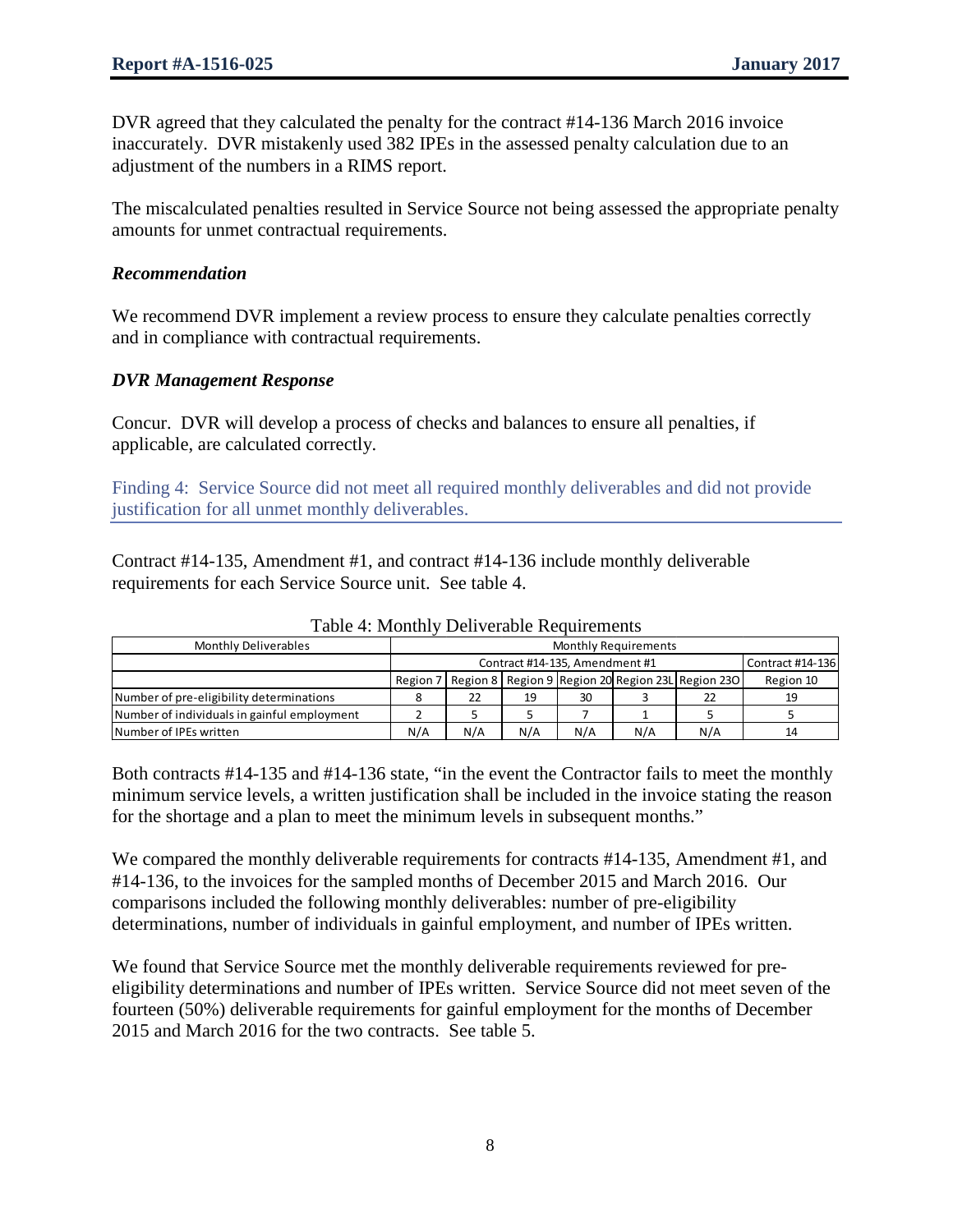| Monthly Deliverables                 | Region 7A |              | Region 8H      |              |        | Region 9A |  |                | Region 20A     |        | Region 23L |  |              | Region 230     |  |                | Region 10 |
|--------------------------------------|-----------|--------------|----------------|--------------|--------|-----------|--|----------------|----------------|--------|------------|--|--------------|----------------|--|----------------|-----------|
| <b>Pre-eligbility Determinations</b> | Dec-15    | Mar-16       | Dec-15         | Mar-16       | Dec-15 | Mar-16    |  | Dec-15         | Mar-16         | Dec-15 | Mar-16     |  | Dec-15       | Mar-16         |  | Dec-15         | Mar-16    |
| Number of Monthly Pre                |           |              |                |              |        |           |  |                |                |        |            |  |              |                |  |                |           |
| <b>Eligibility Determinations</b>    |           |              |                |              |        |           |  |                |                |        |            |  |              |                |  |                |           |
| Completed                            | 22        | 25           | 33             | 24           | 46     | 30        |  | 59             | 64             | 16     | 12         |  | 42           | 31             |  | 29             | 46        |
| Monthly Contractual                  |           |              |                |              |        |           |  |                |                |        |            |  |              |                |  |                |           |
| Requirements                         | 8         | 8            | 22             | 22           | 19     | 19        |  | 30             | 30             | 3      | 3          |  | 22           | 22             |  | 19             | 19        |
| <b>Achieved Monthly</b>              |           |              |                |              |        |           |  |                |                |        |            |  |              |                |  |                |           |
| Requirements?                        | γ         | Υ            | γ              | $\mathsf{v}$ | ٧      | Y         |  | $\mathsf{v}$   | Y              | Υ      | Υ          |  | $\mathsf{v}$ | $\mathsf{v}$   |  | Y              | γ         |
| Gainful Employment                   |           |              |                |              |        |           |  |                |                |        |            |  |              |                |  |                |           |
| Number of individuals in             |           |              |                |              |        |           |  |                |                |        |            |  |              |                |  |                |           |
| gainful employment                   | 3         | $\mathbf{1}$ | $\overline{7}$ | 8            | 8      | 1         |  | 11             | 4              | 2      | 2          |  | 3            | $\overline{2}$ |  | $\overline{3}$ | 4         |
| Monthly Contractual                  |           |              |                |              |        |           |  |                |                |        |            |  |              |                |  |                |           |
| Requirements                         | 2         | 2            | 5              | 5            | 5      | 5         |  | $\overline{7}$ | $\overline{7}$ | 1      | 1          |  | 5            | 5              |  | 5              | 5         |
| Monthly Yearly                       |           |              |                |              |        |           |  |                |                |        |            |  |              |                |  |                |           |
| Requirements?                        | γ         | N            | V              | $\mathsf{v}$ | ٧      | N         |  | $\mathsf{v}$   | N              | Y      | Υ          |  | N            | N              |  | N              | N         |
| <b>IPEs</b>                          |           |              |                |              |        |           |  |                |                |        |            |  |              |                |  |                |           |
| Number of IPEs written               | N/A       | N/A          | N/A            | N/A          | N/A    | N/A       |  | N/A            | N/A            | N/A    | N/A        |  | N/A          | N/A            |  | 36             | 35        |
| Monthly Contractual                  |           |              |                |              |        |           |  |                |                |        |            |  |              |                |  |                |           |
| Requirements                         | N/A       | N/A          | N/A            | N/A          | N/A    | N/A       |  | N/A            | N/A            | N/A    | N/A        |  | N/A          | N/A            |  | 14             | 14        |
| <b>Achieved Monthly</b>              |           |              |                |              |        |           |  |                |                |        |            |  |              |                |  |                |           |
| Requirements?                        | N/A       | N/A          | N/A            | N/A          | N/A    | N/A       |  | N/A            | N/A            | N/A    | N/A        |  | N/A          | N/A            |  | Y              | Y         |

Table 5: Achieved Monthly Deliverables

One of the seven (14%) unmet monthly deliverable amounts had no justification for the shortages. The March 2016 invoice for contract #14-135 reported Unit 23O did not meet the minimum requirement for individuals gainfully employed and did not contain a justification for the shortage. Service Source provided written justifications, the reason for the shortages (order of selection, reassignment of caseloads, advent of the Workforce Innovations and Opportunity Act, and personnel issues) and plans to meet the minimum levels in subsequent months for the remaining six unmet deliverables.

Service Source's failure to meet the required monthly deliverables could result in customers not attaining employment outcomes and not receiving services in a timely manner. Service Source did not provide justification for all unmet monthly deliverables, and DVR did not request justification, which indicates a lack of monitoring of these deliverables by DVR.

## *Recommendation*

We recommend that DVR review all submitted invoices to ensure Service Source meets all monthly deliverable requirements, and if they are not met, an appropriate justification is included with a plan for meeting the requirement in subsequent months. We recommend that Service Source enhance its processes to ensure they meet all deliverable requirements, and an appropriate justification and a plan for meeting the requirement in subsequent months is included when they do not meet deliverable requirements.

## *DVR Management Response*

Concur. Desk procedures and monitoring tools have been created, and will be revised as needed to ensure that Service Source is in compliance with the monthly deliverable requirement as required by contract.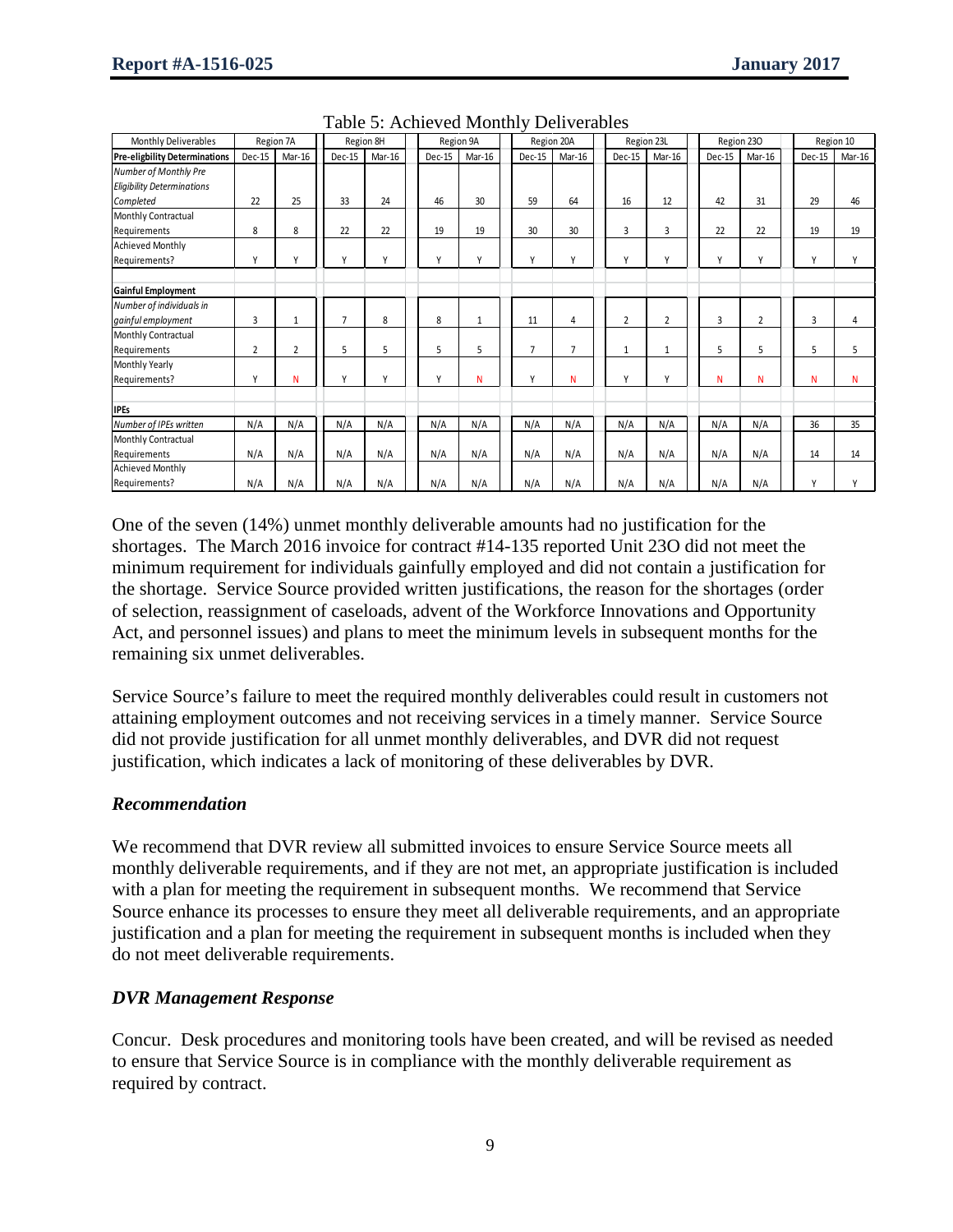#### *Service Source Management Response*

Concur. This finding indicated there were several instances where we did not report on all required monthly minimums with an explanation. We have three sets of eyes looking at these reports on a monthly basis who are involved in the reporting process and in most instances when this occurred the error was caught well before any billing was submitted. I myself will be more diligent in this area as I am responsible for generating the response. In a number of regions, the monthly was unmet but the annual goal was ultimately met. Often when the monthly minimum is unmet, I review performance to date to ensure that we are not falling behind on the annual goal. We do address the issue but can include more detail in the future if required. Not all goals currently in the contracts are reasonable due to the changing nature of VR. We could not anticipate the need to immediately close cases negatively that were not currently active due to the DVR needing a more accurate assessment of their budgetary needs. Order of selection was another variable. The new RSA requirement to serve transitional youth with pre-employment services and 504 students is a federal mandate; however, these cases will take a significant effort on the part of my staff with no anticipated outcomes. These issues and others will be a focal point of negotiations to try and attain more equity in the outcomes so that we may reasonably achieve all required outcomes. We will again also review our own internal review process to reviews areas where we might improve.

Finding 5: DVR did not enforce the requirement for Service Source to submit quarterly budget reconciliations.

Contract #14-135 and #14-136 require Service Source to submit a quarterly budget reconciliation to DVR no later than thirty (30) days after the end of each of the first three quarters of each contract year.

During the scope of the audit, Service Source was required to submit quarterly budget reconciliations for the January to March 2016 quarter for contract #14-135 and the October to December 2015 quarter for contract #14-136. We requested these two quarterly budget reconciliations and DVR stated they had not required Service Source to submit them.

Subsequent to our inquiry, DVR requested and received the quarterly budget reconciliations for the January to March 2016 quarter for contract #14-135, and the October to December 2015 quarter for contract #14-136 from Service Source.

DVR agreed that they had not enforced the requirement for Service Source to submit quarterly budget reconciliations. DVR not enforcing the requirement for Service Source to submit quarterly budget reconciliations and not reviewing the submitted reconciliations could lead to unallowable expenditures going undiscovered.

#### *Recommendation*

We recommend DVR ensure Service Source submits quarterly budget reconciliations. We also recommend DVR review the reconciliations to ensure expenditures are in accordance with the contractual requirements.